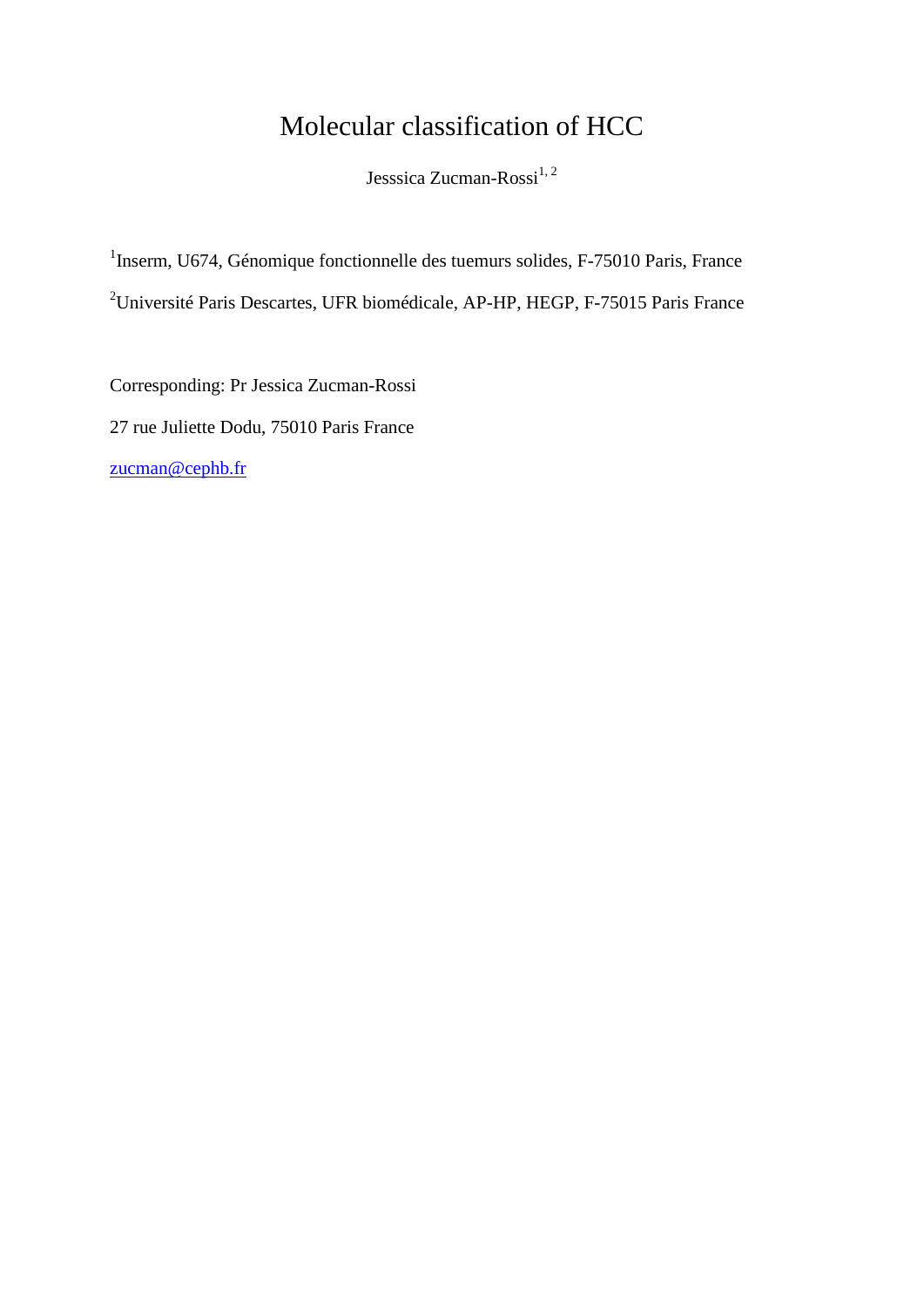#### Abstract

Hepatocellular carcinoma (HCC) is the most frequent tumors derived from the malignant transformation of hepatocytes. It is well established that cancer is a disease of the genome and as in other type of solid tumors, a large number of genetic and epigenetic alterations are accumulated during hepatocarcinogenesis process. Recent developments using comprehensive genomic tools enabled to identify the molecular diversity in human HCC. Consequently, several molecular classifications have been described using different approaches and important progresses have been done particularly with the transcriptomic, genetic, chromosomal, miRNA and methylation profiling. On the whole, all these molecular classifications are related together and one of the major determinants of the identified subgroups of tumors are gene mutations found in oncogenes and tumor suppressors. However, the full understanding of the HCC molecular classification requires additional comprehensive studies using both genomic and pathway analyses. Finally, a refinement of the molecular classification of HCC taking into account the geographical and genetic diversity of the patients will be essential for an efficient design of the forthcoming personalized clinical treatments.

#### Key words:

Hepatocellular carcinoma, molecular classification, oncogene, tumor suppressor gene, transcriptome, miRNA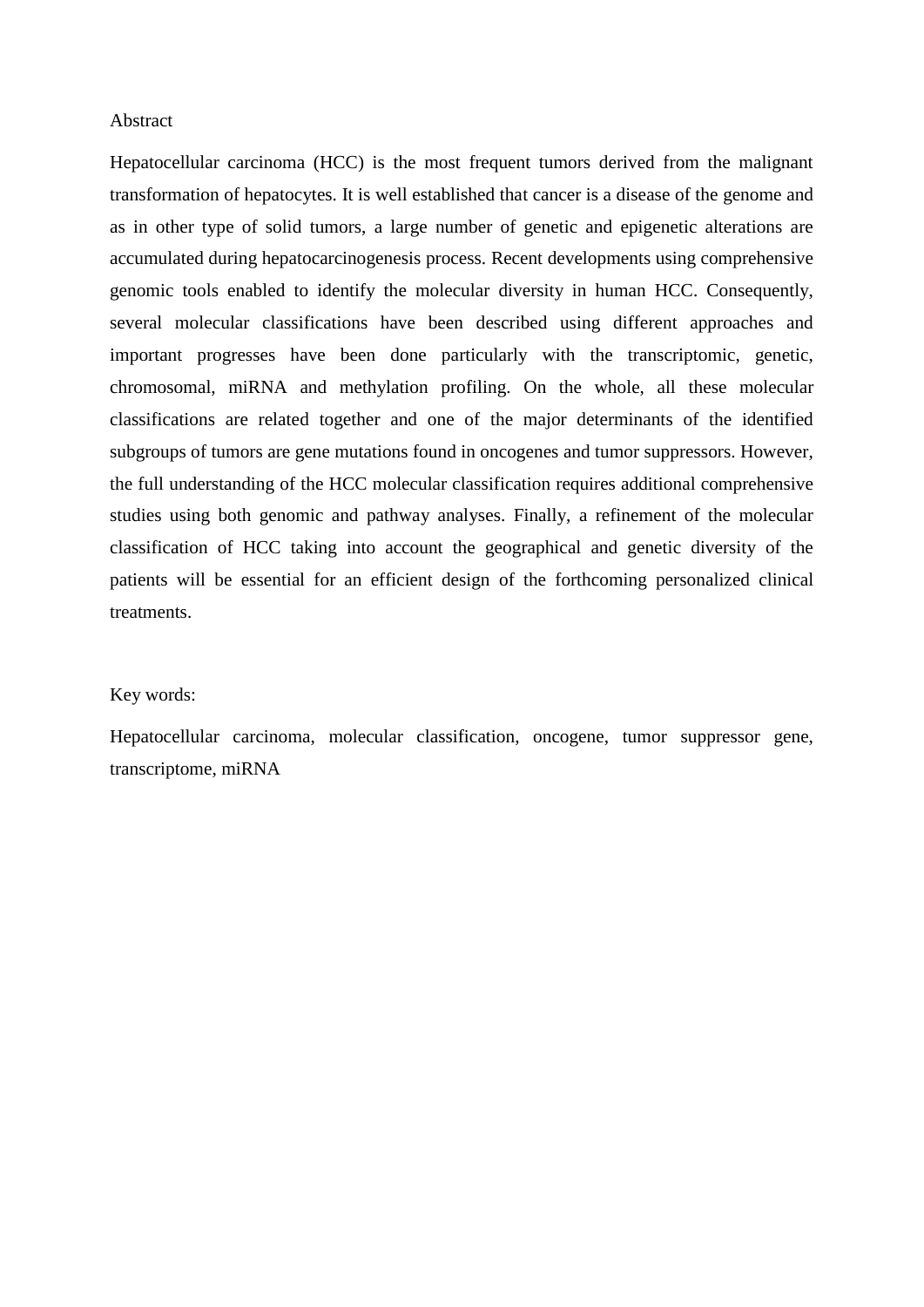Despite our growing comprehension of the different pathways altered in hepatocellular tumors, the molecular mechanisms that lead hepatocytes to undergo transformation and give rise to a hepatocellular carcinoma are still poorly understood. As proposed by Vogelstein in overall cancer, hepatocellular tumorigenesis is a DNA disease due to the accumulation of alterations in genes that control cell cycle and cell proliferation<sup>1</sup> and a large number of genetic and epigenetic alterations accumulate during this process. Classically, at initiation of carcinogenesis, the different risk factors (viral infection, cirrhotic lesions, obesity, oxidative stress …) contribute to promote the occurrence of gene alterations in hepatocytes. Then, tumor development process will select altered hepatocytes with the highest capacity to survive and proliferate. Finally, each HCC tumor results from a specific combination of several alterations modifying oncogenic pathways. These changes are both quantitative (losses and gains of chromosome segments), qualitative (point mutations) or epigenetic and numerous cases of extinctions of gene expression secondary to the hypermethylation of their promoters have been reported  $2$ . Some of the observed genetic alterations are widely shared among the different tumor types; for example, mutations in CTNNB1 and TP53 genes are found in tumors developed in several different organs, as shown in the cosmic mutation database (http://www.sanger.ac.uk/genetics/CGP/cosmic/)<sup>3</sup>. In contrast, other alterations are found quasi-exclusively in hepatocellular tumors and this is the case for IL6ST or HNF1A mutations  $4-6$ . Therefore the comprehensive knowledge of repertory of genetic alterations in a tumor type and the study of the correlation between these alterations and the different clinical and histological parameters allow refining the tumor classification and the understanding of the multistep carcinogenesis process.

Recent analysis of large number of genetic and epigenetic alterations together with transcriptome and systematic pathway analyses enabled to clarify the diversity of HCC and HCA, their molecular classification and the identification of subgroups of tumors likely to be efficiently targeted by specific drugs. In this review, we will summarize the most important molecular classifications that have been described and how these classifications could be useful in clinical practice  $7-9$ .

### **1-Oncogene and tumor suppressor gene mutations in hepatocellular tumors.**

**Mutations activating ß-catenin are found in 20 to 40% of hepatocellular carcinomas** (Table 1), showing that ß-catenin is the most frequently activated oncogene in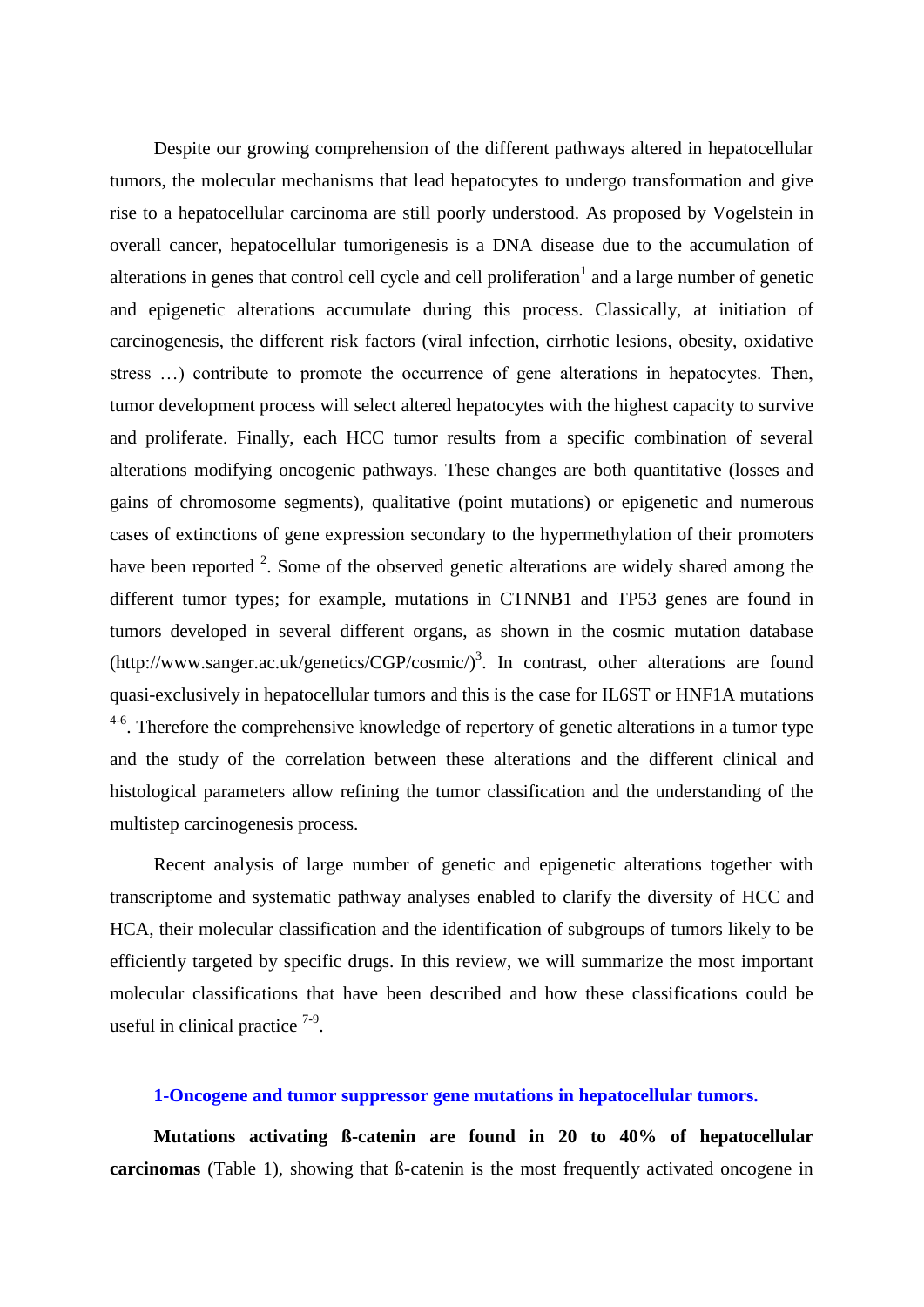HCC by mutation  $2, 10, 11$ . The WNT/ß-catenin pathway plays a key role in liver physiological phenomena, such as lineage specification, differentiation, stem cell renewal, epithelialmesenchymal transition, zonation, proliferation, cell adhesion and liver regeneration 12-19. We showed that ß-catenin mutations are associated with chromosome stability and this genetic alteration occurs more frequently in patients without HBV infection  $20, 21$ . In a recent study, Audard and collaborators found that ß-catenin activated HCC exhibit specific features associating high differentiation with a homogeneous microtrabeculo-acinar pattern, low-grade cellular atypia, and cholestasis  $^{22}$ . In addition, B-catenin activated HCC are frequently developed in non-cirrhotic liver in absence of usual HCC risk factor  $22, 23$ . Depending of the series, ß-catenin activating mutations were found to be associated with either good  $24, 25$  or bad prognosis <sup>23</sup> and its relation with prognosis remains debated.

**TP53 is the tumor suppressor the most frequently mutated in HCC** (Table 2). The mutational spectrum of *TP53* gene in HCC from Qidong and Mozambique where aflatoxin B1 (AFB1) exposure level is high, revealed G->T transversion at codon 249 in more than 50% of the tumors 26, 27. This mutation at codon 249 of *TP53*, leading to the amino acid substitution R249S, is exceptionally found in HCC from geographical regions without AFB1 exposure. Usually, in a determined geographic area, the frequency of the R249S mutation paralleled the estimated level of AFB1 exposure, supporting the hypothesis that the carcinogen has a causative role in hepatocarcinogenesis. In western countries, where there is no exposure to AFB1, *TP53* mutations are found in approximately 20% of the HCC, without specific hotspot of mutations <sup>20</sup>. Finally, no *TP53* mutations were found in benign hepatocellular tumors <sup>28, 29</sup>.

**During the last 20 years**, several studies have searched to identify other genes mutated in hepatocellular tumors (Table 1 and 2). Apart from CTNNB1 and TP53, all the other identified genes were found rarely mutated, i.e. in less than 10 % of the HCC cases. Although most of HCC are developed in a context chronic hepatitis and cirrhosis, a small proportion result from a malignant transformation of a benign adenoma. Accordingly, IL6ST and HNF1A that are frequently mutated in adenoma (Table 3), are rarely altered in HCC (Table 1 and 2) or in other malignant tumors  $30-32$ . In contrast, in adenoma CTNNB1 activation was shown to be associated with a higher risk of malignant transformation  $5, 33-35$ . Accordingly, this gene is found rarely mutated in HCA and more frequently activated in HCC, suggesting that ß-catenin activation is a common genetic determinant associated with both benign and malignant tumorigenesis in the liver.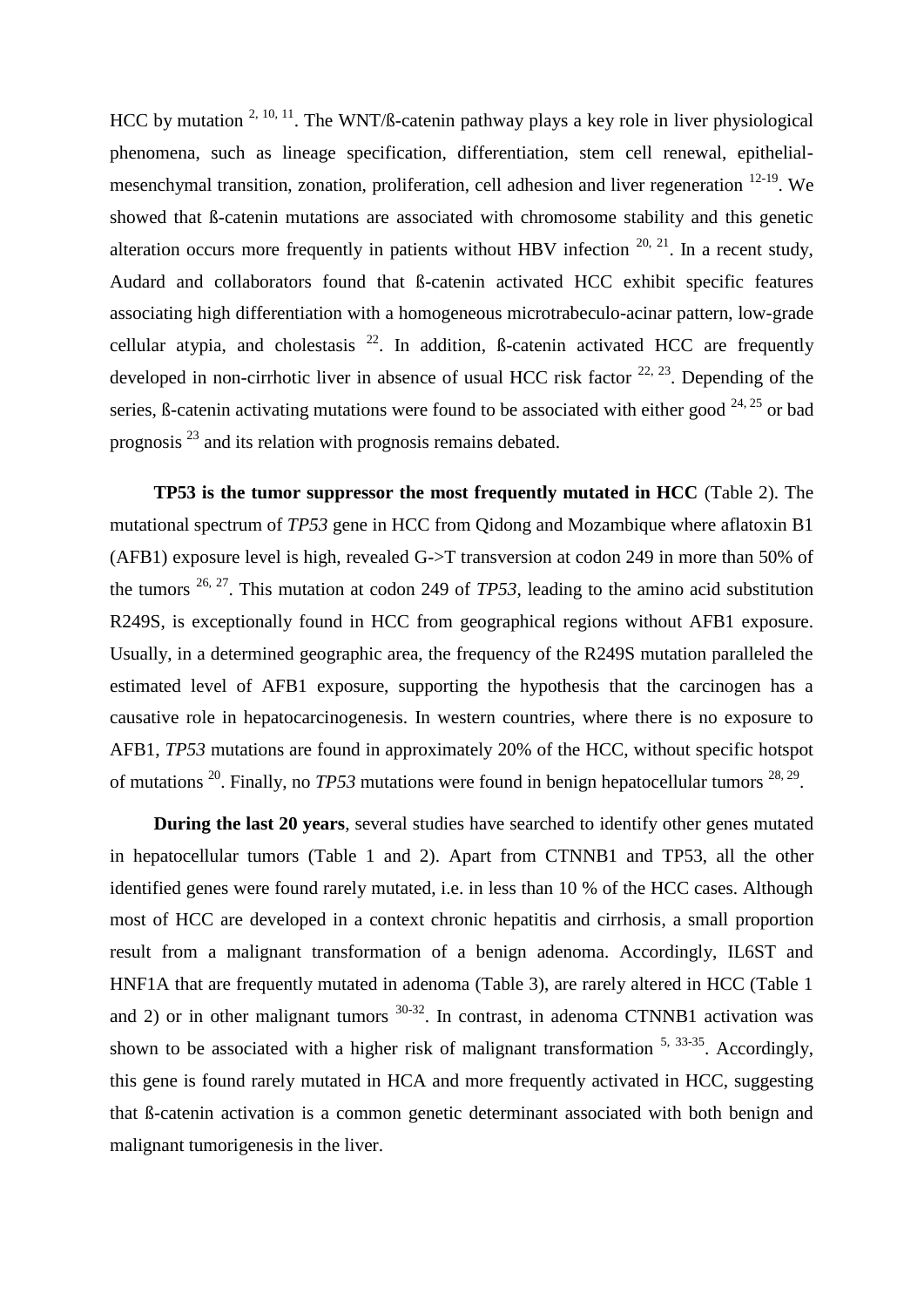### **2- Transcriptomic classification of HCC**

During the last 10 years, analysis of a large number of human HCC using expression microarray techniques enabled to identify new sub-groups of tumors defined by specific deregulation of expression of gene networks. Comparisons with functional gene modification induced in animal models or cell lines allowed to characterize the nature of these networks. The first example of integrative analyzes of transcriptomic and functional was done in the Snorri Thorgeirsson's laboratory (NCI, Bethesda, USA). In 2006, by integrating gene expression data from rat fetal hepatoblasts with HCC from human and mouse models, this team identified a subgroup of HCC that may arise from hepatic progenitor cells $^{8}$ . Importantly, this subgroup of tumors shared a gene expression pattern with fetal hepatoblasts and had a poor prognosis.

In our series of HCC surgically treated in France, we performed a genome wide transcriptomic analysis of 60 tumors together with an exhaustive characterization of structural genetic alterations and clinical parameters  $36$ . In this study, unsupervised transcriptomic analysis identified six robust subgroups of HCC (termed G1 to G6) associated with clinical and genetic characteristics (Figure 1). The main classification divider was the chromosome stability status. Tumors from group G1 to G3 were chromosome instable whereas tumors from G4 to G6 were chromosome stable. Indeed, tumors presenting chromosome instable phenotype demonstrated a trancriptomic profile strikingly different from chromosome stable ones (Figure 1). Chromosome instability appears as the main driver of tumor classification as previously shown in classifications based on chromosomal and genetic aberrations  $20, 21, 28, 37$ . In addition, genetic alterations and pathways analyses allowed for a refined transcriptomic classification: G1-tumors were related to a low copy number of HBV and overexpression of genes expressed in fetal liver and controlled by parental imprinting; G2 included HCC infected with a high copy number of HBV, *PIK3CA* and *TP53* mutated cases; G3-tumors were *TP53* mutated without HBV infection, a frequent P16 methylation and showed overexpression of genes controlling cell-cycle; G4 was a heterogeneous subgroup of tumors including *TCF1* mutated adenomas and carcinomas; G5 and G6, were strongly related to ßcatenin mutations leading to Wnt pathway activation; G6-tumors presented satellite nodules, higher activation of the Wnt pathway and a E-cadherin under-expression. This 6-group classification has clinical application regarding the development of targeted therapies for HCC because specific pathway activations, particularly AKT and Wnt pathways, are closely associated to subgroups G1-G2 and G5-G6 respectively. Therefore we identified and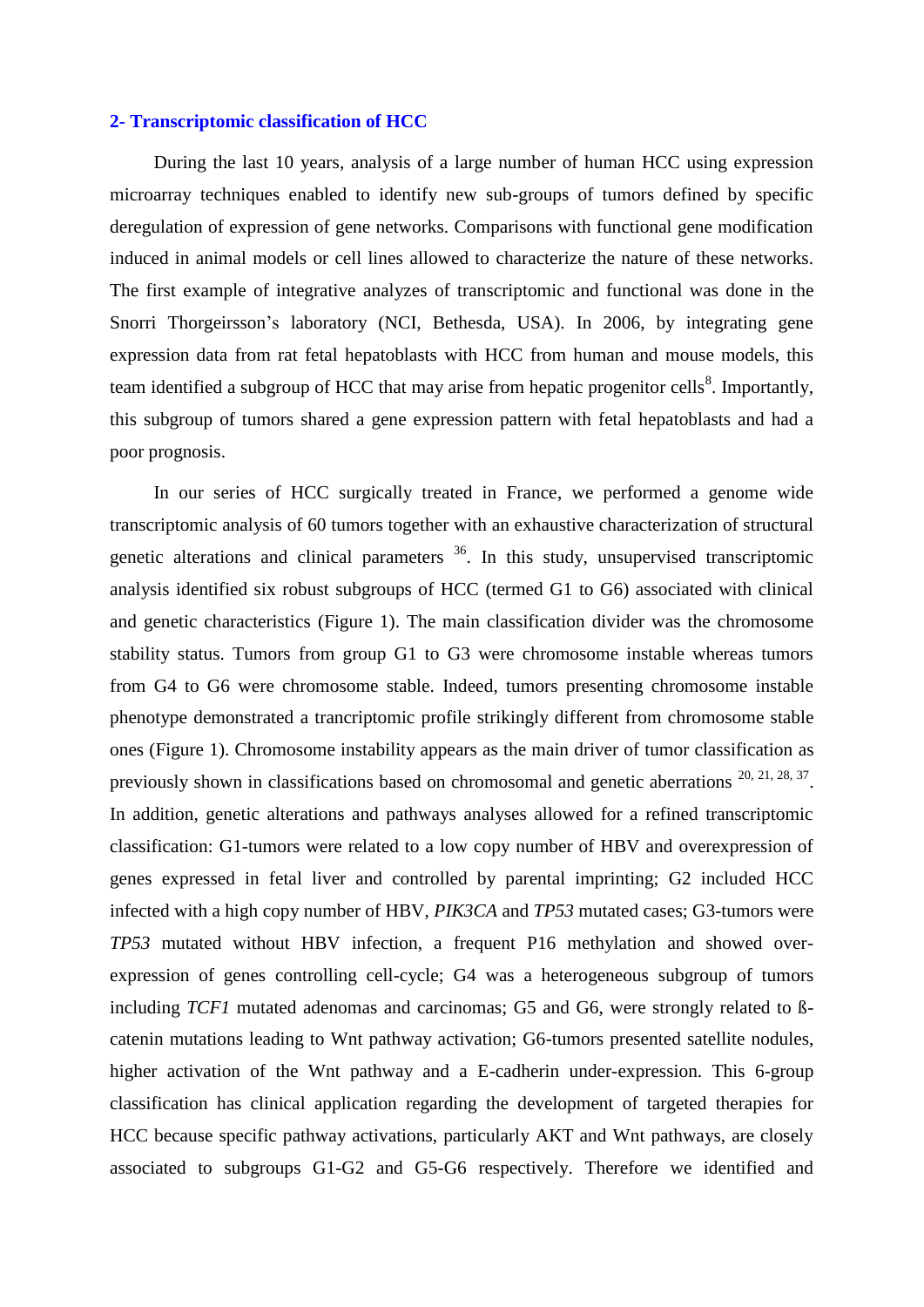validated a robust 16-gene signature to classify HCC tumors into the 6-group transcriptomic classification. This signature should be very useful to determine alterations of specific pathways and to predict putative response to targeted drugs  $36$ .

Actually several transcriptomic analyses have been reported **7, 8, 36, 38-45**. Successively, a large number of molecular subgroups of tumors have been identified underlining the broad diversity of HCC in human. Despite disparities among studies in term of risk factors, geographical origin, grading of the tumors, some similar subgroups of tumors have been recurrently identified. In an attempt to describe a common molecular classification, Hoshida and collaborators performed the first "biostatistical meta-analysis" of 9 different transcriptome HCC studies<sup>45</sup>. This constitutes an important opening step to construct an international consensus defining common bases of a robust molecular classification of HCC.

#### **3- Micro-RNA profiling in hepatocellular tumors**

Micro RNAs (miRNAs) are small non-coding RNAs that regulate gene expression. Many studies show that they are implicated in essential physiological functions and particularly in tumors <sup>46</sup>. Specific alterations of miRNA expression have been identified directly involved in carcinogenesis. Indeed, miRNAs could act as oncogenes or tumor suppressors. In addition, some miRNAs deregulations seem to be associated to specific tumors subtypes, suggesting that they could be used as tumor biomarker. Recently, we performed microRNA (miRNA) profiling in two series of fully annotated liver tumors to uncover associations between oncogene/tumors suppressors' mutations, clinical and pathological features <sup>47</sup>. Expression levels of 250 miRNAs in 46 benign and malignant hepatocellular tumors were compared to 4 normal liver samples using quantitative RT-PCR. miRNAs associated to genetic and clinical characteristics were validated in a second series of 43 liver tumor and 16 non-tumor samples. miRNAs profiling unsupervised analysis classified samples in unique clusters characterized by histological features (tumor/non-tumor; benign/malignant tumors, inflammatory adenoma and focal nodular hyperplasia), clinical characteristics (HBV infection and alcohol consumption) and oncogene/tumor suppressor gene mutations ( $\beta$ -catenin and HNF1 $\alpha$ ). Our study identified and validated miR-224 overexpression in all tumors, miR-200c, miR-200, mir-21, miR-224, miR-10b and miR-222 specific deregulation in benign or malignant tumors 5 (Figure 3). Moreover miR-96 was overexpressed in HBV tumors, miR-126\* down regulated in alcohol related HCC. Downregulations of miR-107 and miR-375 were specifically associated with  $HNF1\alpha$  and B-catenin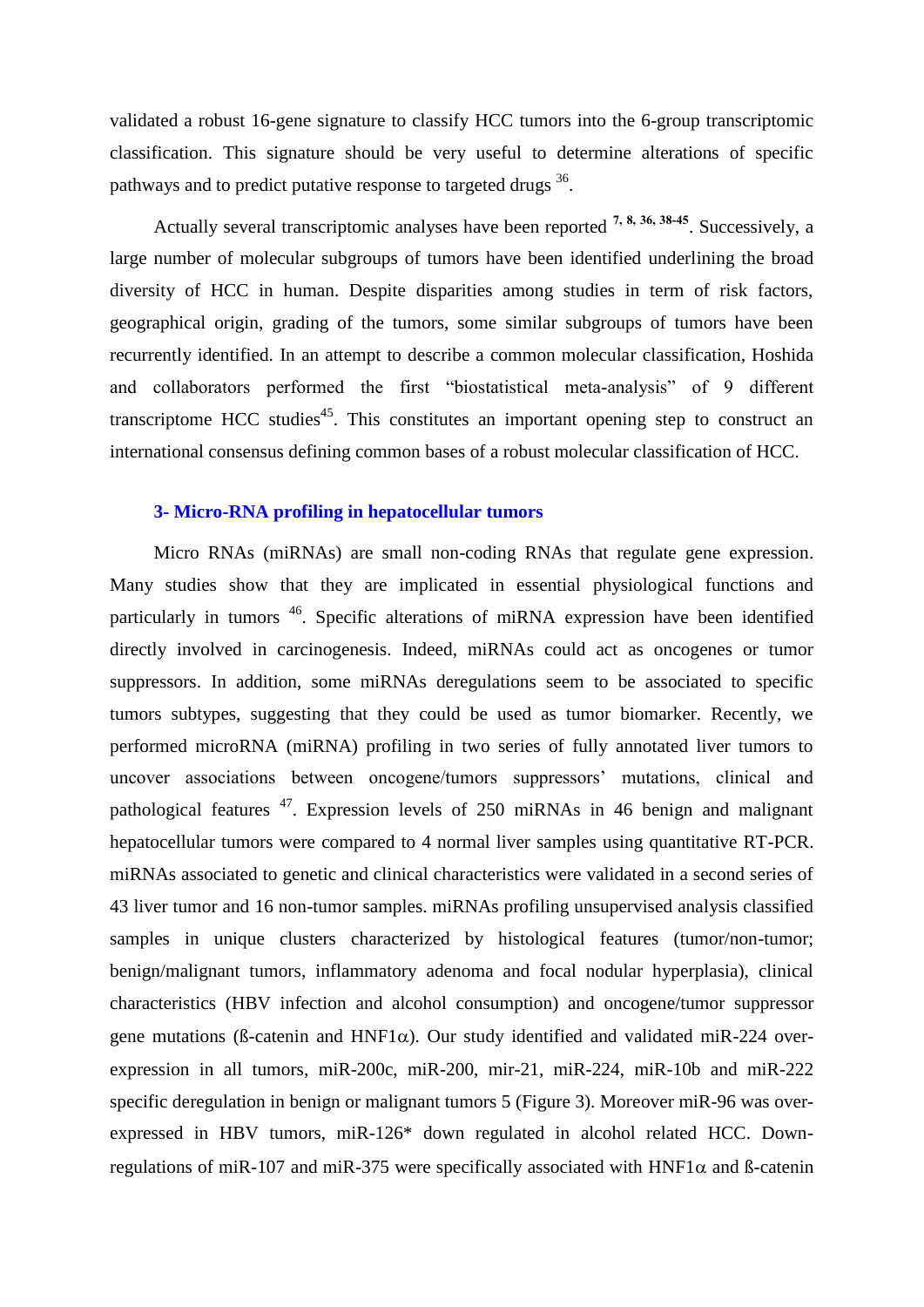gene mutations, respectively. miR-375 expression was highly correlated to that of ß-catenin targeted genes as miR-107 expression was correlated to that of  $HNF1\alpha$  in a siRNA cell line model. Thus, strongly suggesting that B-catenin and  $HNF1\alpha$  could regulate miR-375 and miR-107 expression levels, respectively. All together, hepatocellular tumors may have distinct miRNAs expression fingerprint according to malignancy, risk factors and oncogene/tumor suppressor gene alterations. Dissecting these relationships provides new hypothesis to understand the functional impact of miRNAs deregulation in liver tumorigenesis and their promising use as diagnostic markers <sup>47</sup>.

Several other studies have also identified a relationship between miRNA deregulation and the phenotype of HCC*48-56, 57 , 58 , 59-62* . Despite different clinical features of the tumors, various risk factors, techniques and strategies used to normalized data, several miRNA altered in their expression have been recurrently found in the different studies. These observations indicate that miRNA profiling may be robust biomarkers to classify tumors. Recently the expression of miR-122<sup> $63$ </sup>, miR-221<sup>51</sup> and miR26<sup>58</sup> were found to be associated with a poor prognosis in human HCC. All together, hepatocellular tumors may have distinct miRNAs expression fingerprint according to malignancy, risk factors and oncogene/tumor suppressor gene alterations. Dissecting these relationships provides new hypothesis to understand the functional impact of miRNAs deregulation in liver tumorigenesis and their promising use as diagnostic markers.

#### **Conclusion**

Both benign and malignant hepatocellular tumors demonstrate a broad diversity at the genetic and epigenetic levels leading to robust classification closely related to clinical features and carcinogenesis pathways. These molecular classifications are closely related together. In each of them, tumor suppressor and oncogene mutations are frequently major drivers of the subclasses. Finally, classifying tumors in homogeneous sub-groups using gene signature is a promising tool to construct rational protocols with targeted therapies and to refine prognosis

**Acknowledgments**: This work was supported by INCa, the Ligue Nationale Contre le Cancer ("Cartes d'identité des tumeurs" program) and the Association pour la recherche sur le cancer (ARC).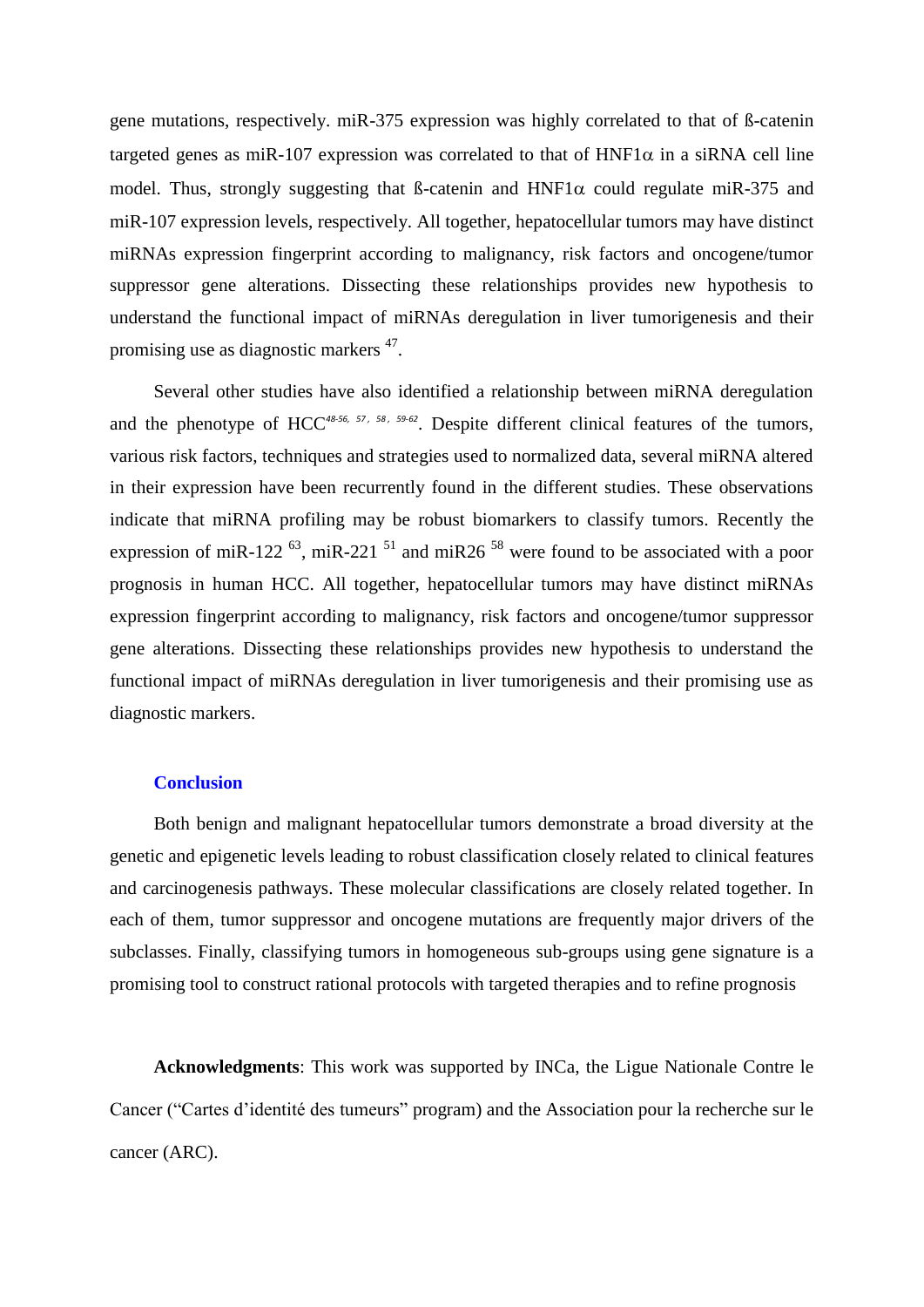# **Table 1: Major oncogenes activated by mutation in HCC (excluding cell lines)**

| Oncogene    | Protein                        | <b>Mutated HCC</b><br>$(\%)$ | Main refs.          |
|-------------|--------------------------------|------------------------------|---------------------|
|             | Catenin (cadherin-             |                              | 10, 11, 21, 23, 36, |
| CTNNB1      | associated protein), $\beta$ 1 | $5 - 50\%$                   | 64-67               |
|             | $(B\text{-catenin})$           |                              |                     |
| <b>HRAS</b> |                                |                              | 36, 68-72           |
| <b>KRAS</b> | Ras proto-oncogene             | $< 3 - 5\%$                  |                     |
| <b>NRAS</b> |                                |                              |                     |
| IL6ST       | Interleukin 6 signal           | $< 3\%$                      | 5                   |
|             | transducer $(gp130)$           |                              |                     |
| PIK3CA      | Phosphoinositide-3-            |                              | 36, 73, 74          |
|             | kinase, catalytic, alpha       | $< 3\%$                      |                     |
|             | polypeptide                    |                              |                     |
| <b>MET</b>  | Met proto-oncogene             |                              | 75                  |
|             | (hepatocyte growth             | $< 1 - 5\%$                  |                     |
|             | factor receptor)               |                              |                     |
| $CSF-1R$    | Colony stimulating             | 2 mutations                  | 76                  |
|             | factor 1 receptor (c-fms)      |                              |                     |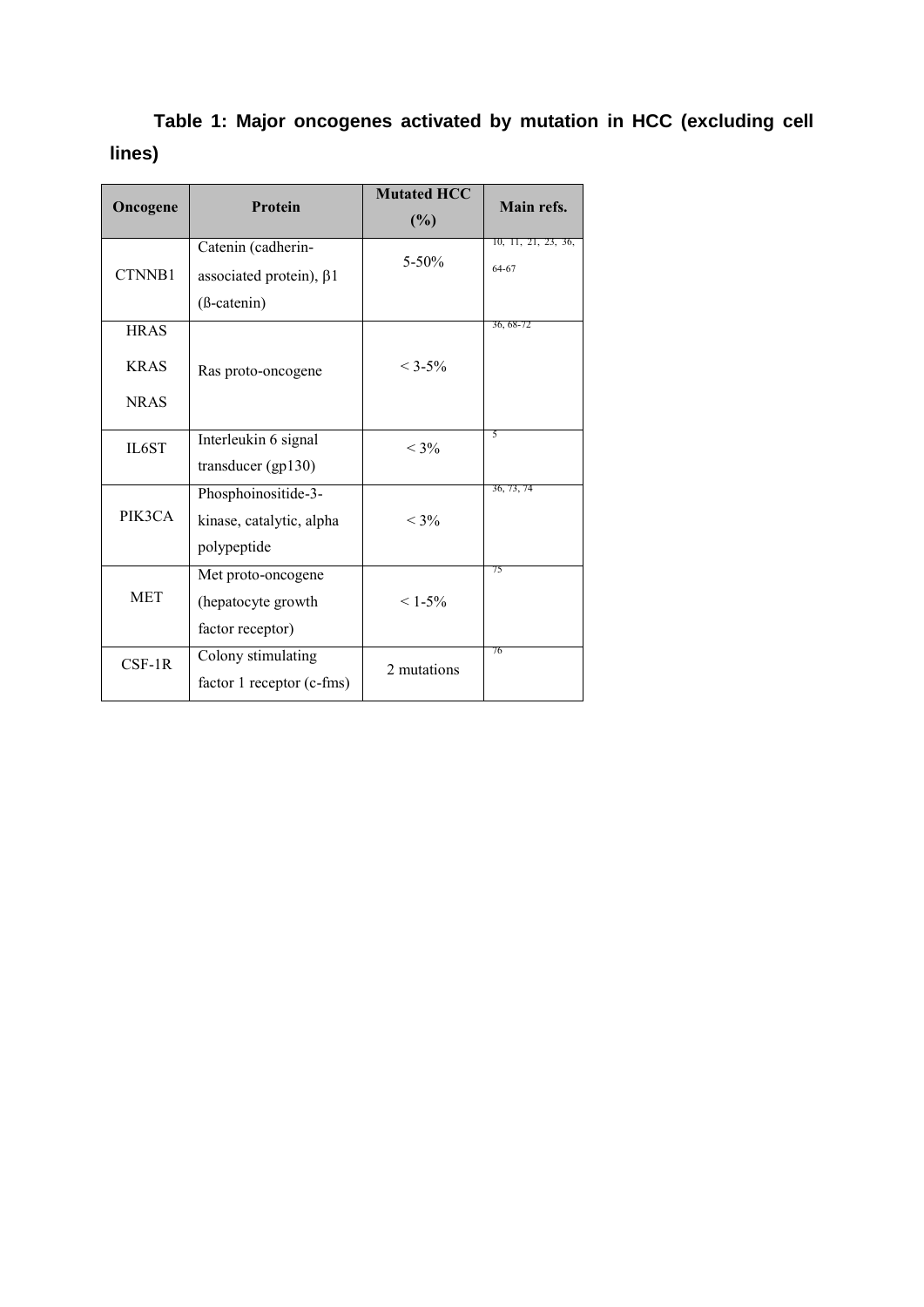## **Table 2: Major tumor suppressor genes inactivated by mutation in HCC (excluding cell lines)**

| <b>Tumor</b><br>suppresso<br>rs | <b>Protein</b>                                       | <b>Mutated HCC</b><br>(%) | Main refs.        |  |
|---------------------------------|------------------------------------------------------|---------------------------|-------------------|--|
| <b>TP53</b>                     | Tumor protein p53                                    | $10-61%$                  | 20, 26, 36, 77-79 |  |
| CDKN2A                          | Cyclin-dependent kinase<br>inhibitor 2A<br>(p16INK4) | $10 - 60%$                | 36, 80-82         |  |
| AXIN1                           | Axis inhibition protein 1                            | $5 - 25%$                 | 20, 65, 83-87     |  |
| AXIN2                           | Axis inhibition protein 2                            | $3 - 10%$                 | 83                |  |
| HNF1A                           | Hepatocyte nuclear<br>factor la                      | $< 3\%$                   | 4, 36             |  |
| RB1                             | Retinoblastoma 1                                     | $\overline{<}11\%$        | 88                |  |
| SMAD2-4                         | SMAD family member 2<br>and 4                        | $< 10\%$                  | 89, 90            |  |
| <b>PTEN</b>                     | Phosphatase and tensin<br>homolog                    | $< 5 - 10\%$              | 53, 91-94         |  |
| IGF2R                           | Insulin-like growth<br>factor 2 receptor             | $0 - 13%$                 | 95-97             |  |
| STK11                           | Serine/threonine-protein<br>kinase 11 (LKB1)         | 1 mutation                | 98                |  |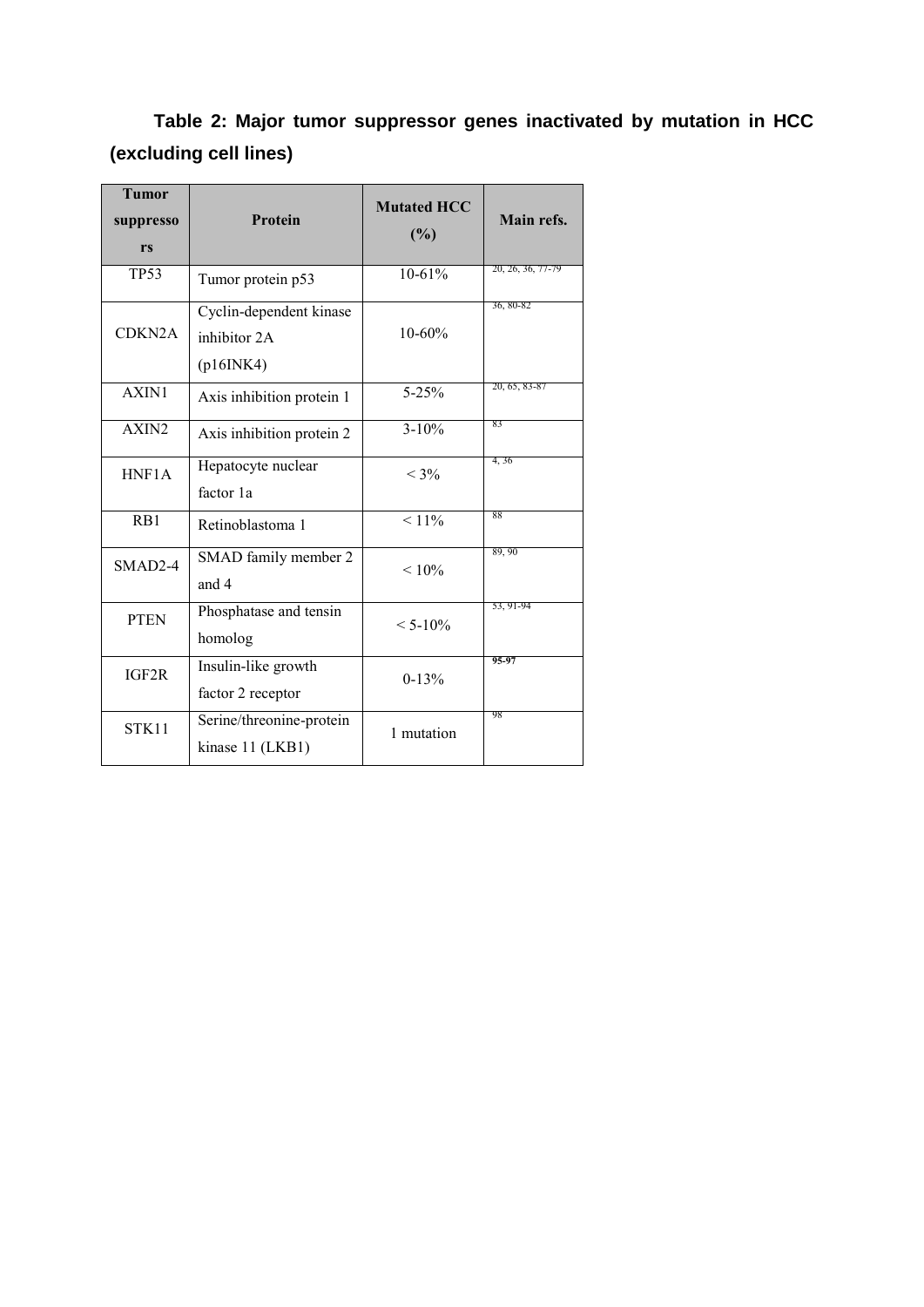## **Table 3: Oncogenes and tumor suppressor genes mutated in hepatocellular adenomas**

| <b>Genes</b> | Protein       | $%$ of     | <b>Type of</b> | Main          |
|--------------|---------------|------------|----------------|---------------|
| altered in   |               | mutated    | mutation       | refs.         |
| adenomas     |               | <b>HCA</b> |                |               |
| HNF1A        | Hepatocyte    | 35%        | Inactivating   | 4, 6, 35, 99- |
|              | nuclear       |            |                | 103           |
|              | factor 1a     |            |                |               |
|              | Catenin       |            |                |               |
|              | (cadherin-    |            | Activating     |               |
| CTNNB1       | associated    | 15-19%     |                | 29, 34, 35,   |
|              | protein),     |            |                | 104           |
|              | beta 1        |            |                |               |
|              | (ß-catenin)   |            |                |               |
|              | Interleukin 6 |            |                |               |
| IL6ST        | signal        | 35-45%     | Activating     | 5             |
|              | transducer    |            |                |               |
|              | (gp130)       |            |                |               |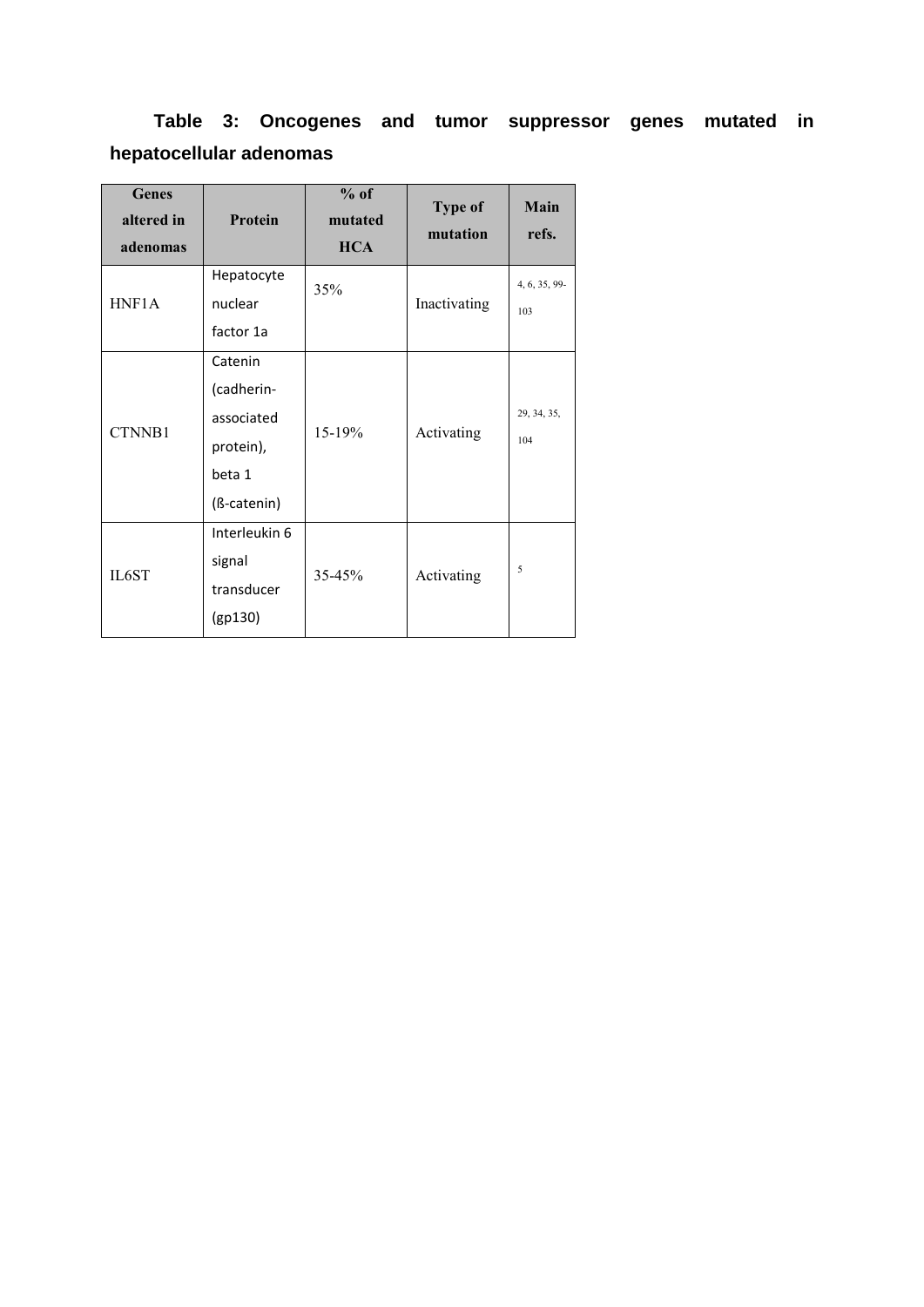### Figure 1

Significant associations with the transcriptomic classification adapted from Boyault et al,  $2007^{36}$ . The six robust subgroups found in 120 HCC (termed G1 to G6) are shown with their significant relationships with clinical, genetic and oncogenic pathway features.



### Figure 2

miRNA recurrently altered in HCC and benign liver tumors<sup>47-51, 53-56</sup>. Major deregulated miRNAs validated in at least two different published studies are indicated.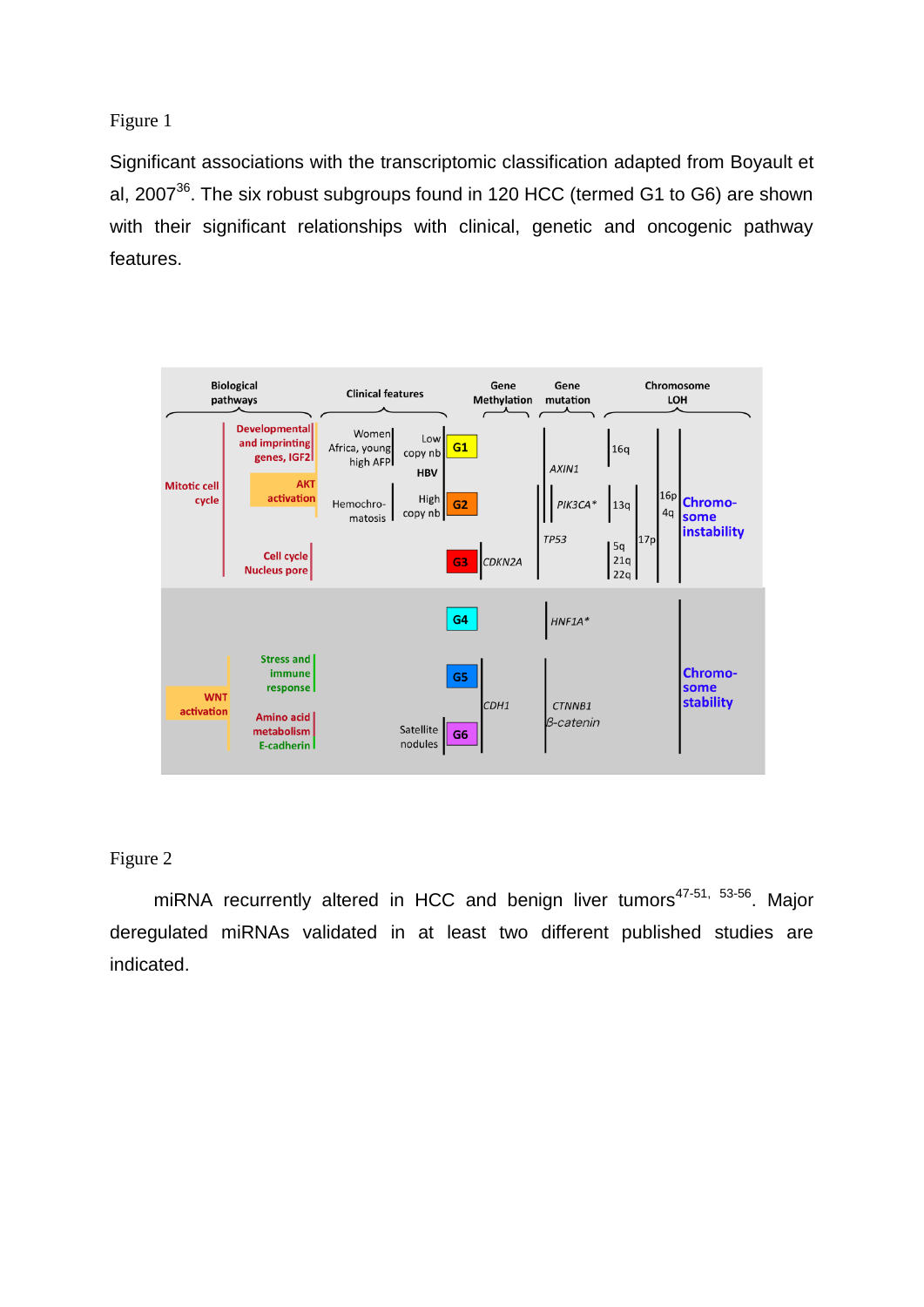

mutations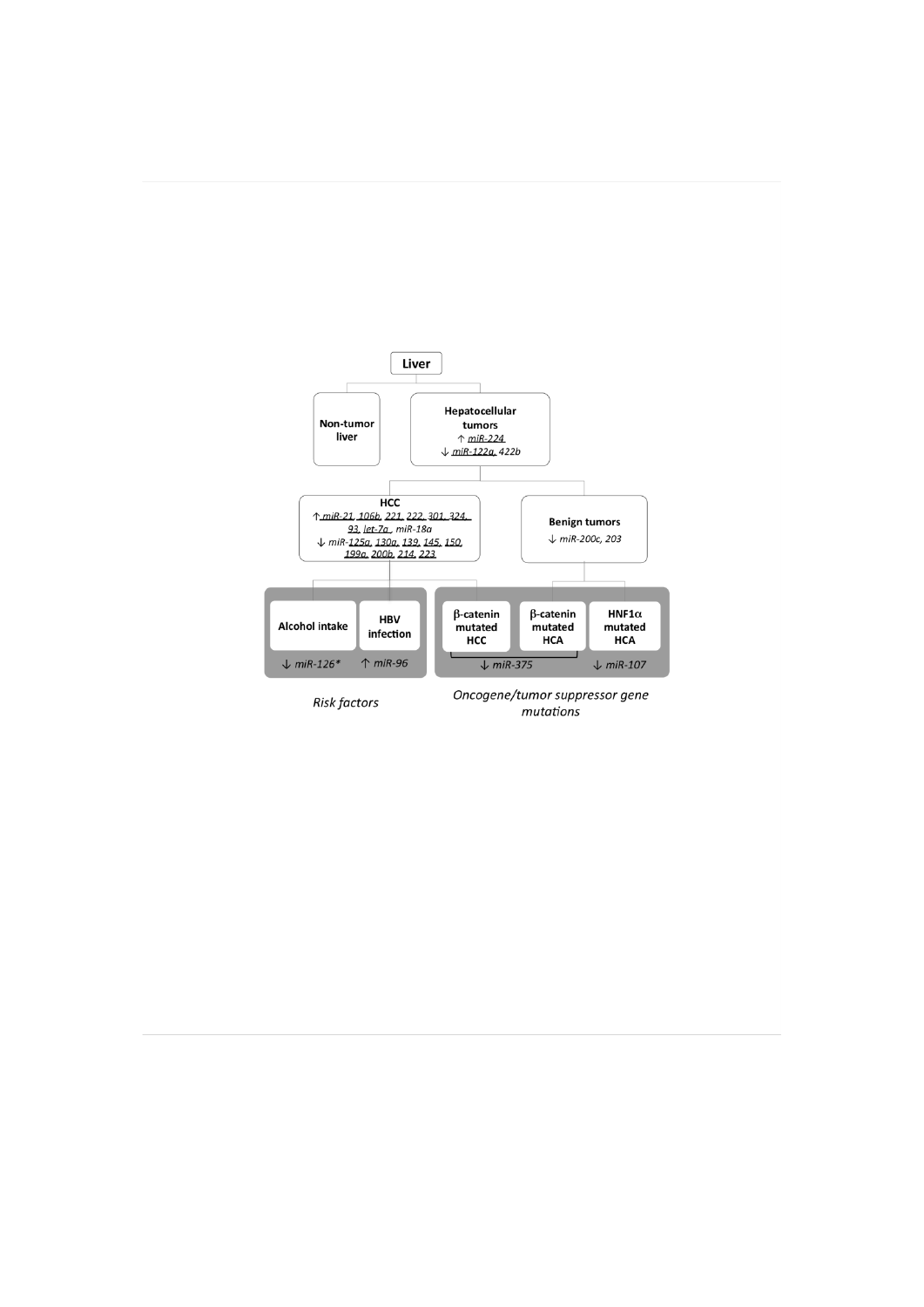1. Vogelstein B, Kinzler KW. Cancer genes and the pathways they control. Nat Med 2004;10:789-99.

2. Laurent-Puig P, Zucman-Rossi J. Genetics of hepatocellular tumors. Oncogene 2006;25:3778-86.

3. Forbes SA, Bhamra G, Bamford S, et al. The Catalogue of Somatic Mutations in Cancer (COSMIC). Curr Protoc Hum Genet 2008;Chapter 10:Unit 10 1.

4. Bluteau O, Jeannot E, Bioulac-Sage P, et al. Bi-allelic inactivation of TCF1 in hepatic adenomas. Nat Genet 2002;32:312-5.

5. Rebouissou S, Amessou M, Couchy G, et al. Frequent in-frame somatic deletions activate gp130 in inflammatory hepatocellular tumours. Nature 2009;457:200-4.

6. Bacq Y, Jacquemin E, Balabaud C, et al. Familial liver adenomatosis associated with hepatocyte nuclear factor 1alpha inactivation. Gastroenterology 2003;125:1470-5.

7. Lee JS, Chu IS, Heo J, et al. Classification and prediction of survival in hepatocellular carcinoma by gene expression profiling. Hepatology 2004;40:667-76.

8. Lee JS, Heo J, Libbrecht L, et al. A novel prognostic subtype of human hepatocellular carcinoma derived from hepatic progenitor cells. Nat Med 2006;12:410-6.

9. Villanueva A, Newell P, Chiang DY, Friedman SL, Llovet JM. Genomics and signaling pathways in hepatocellular carcinoma. Semin Liver Dis 2007;27:55-76.

10. de La Coste A, Romagnolo B, Billuart P, et al. Somatic mutations of the beta-catenin gene are frequent in mouse and human hepatocellular carcinomas. Proc Natl Acad Sci U S A 1998;95:8847-51.

11. Miyoshi Y, Iwao K, Nagasawa Y, et al. Activation of the beta-catenin gene in primary hepatocellular carcinomas by somatic alterations involving exon 3. Cancer Res 1998;58:2524- 7.

12. Nagafuchi A, Takeichi M. Transmembrane control of cadherin-mediated cell adhesion: a 94 kDa protein functionally associated with a specific region of the cytoplasmic domain of E-cadherin. Cell Regul 1989;1:37-44.

13. Micsenyi A, Tan X, Sneddon T, Luo JH, Michalopoulos GK, Monga SP. Beta-catenin is temporally regulated during normal liver development. Gastroenterology 2004;126:1134- 46.

14. Suksaweang S, Lin CM, Jiang TX, Hughes MW, Widelitz RB, Chuong CM. Morphogenesis of chicken liver: identification of localized growth zones and the role of betacatenin/Wnt in size regulation. Dev Biol 2004;266:109-22.

15. Monga SP, Monga HK, Tan X, Mule K, Pediaditakis P, Michalopoulos GK. Betacatenin antisense studies in embryonic liver cultures: role in proliferation, apoptosis, and lineage specification. Gastroenterology 2003;124:202-16.

16. Benhamouche S, Decaens T, Godard C, et al. Apc tumor suppressor gene is the "zonation-keeper" of mouse liver. Dev Cell 2006;10:759-70.

17. Cadoret A, Ovejero C, Terris B, et al. New targets of beta-catenin signaling in the liver are involved in the glutamine metabolism. Oncogene 2002;21:8293-301.

18. Monga SP, Pediaditakis P, Mule K, Stolz DB, Michalopoulos GK. Changes in WNT/beta-catenin pathway during regulated growth in rat liver regeneration. Hepatology 2001;33:1098-109.

19. Tan X, Behari J, Cieply B, Michalopoulos GK, Monga SP. Conditional deletion of beta-catenin reveals its role in liver growth and regeneration. Gastroenterology 2006;131:1561-72.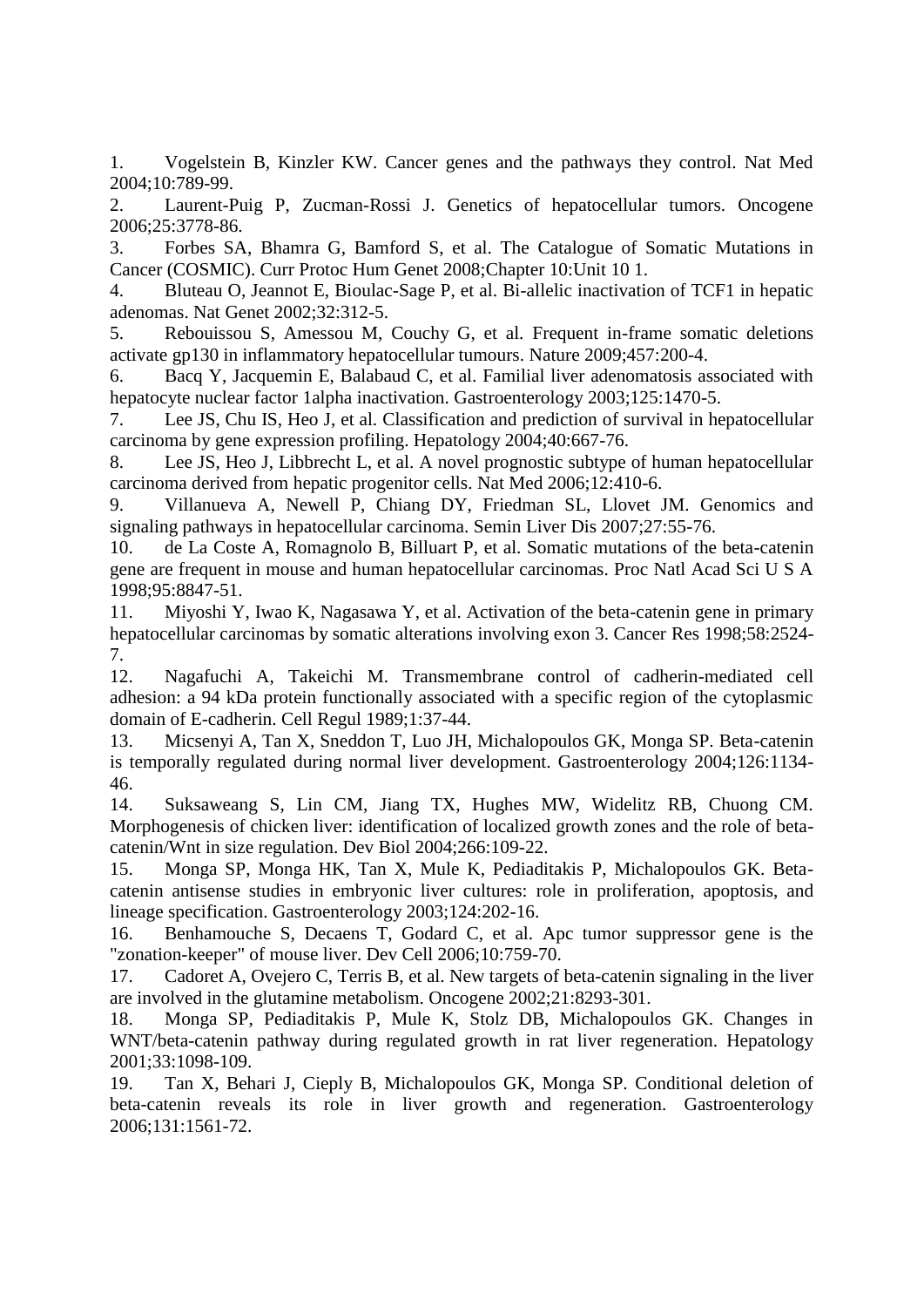20. Laurent-Puig P, Legoix P, Bluteau O, et al. Genetic alterations associated with hepatocellular carcinomas define distinct pathways of hepatocarcinogenesis. Gastroenterology 2001;120:1763-73.

21. Legoix P, Bluteau O, Bayer J, et al. Beta-catenin mutations in hepatocellular carcinoma correlate with a low rate of loss of heterozygosity. Oncogene 1999;18:4044-6.

22. Audard V, Grimber G, Elie C, et al. Cholestasis is a marker for hepatocellular carcinomas displaying beta-catenin mutations. J Pathol 2007;212:345-52.

23. Cieply B, Zeng G, Proverbs-Singh T, Geller DA, Monga SP. Unique phenotype of hepatocellular cancers with exon-3 mutations in beta-catenin gene. Hepatology 2009;49:821- 31.

24. Fujito T, Sasaki Y, Iwao K, et al. Prognostic significance of beta-catenin nuclear expression in hepatocellular carcinoma. Hepatogastroenterology 2004;51:921-4.

25. Hsu HC, Jeng YM, Mao TL, Chu JS, Lai PL, Peng SY. Beta-catenin mutations are associated with a subset of low-stage hepatocellular carcinoma negative for hepatitis B virus and with favorable prognosis. Am J Pathol 2000;157:763-70.

26. Bressac B, Kew M, Wands J, Ozturk M. Selective G to T mutations of p53 gene in hepatocellular carcinoma from southern Africa [see comments]. Nature 1991;350:429-31.

27. Hsu IC, Metcalf RA, Sun T, Welsh JA, Wang NJ, Harris CC. Mutational hotspot in the p53 gene in human hepatocellular carcinomas. Nature 1991;350:427-8.

28. Bluteau O, Beaudoin J-C, Pasturaud P, et al. Specific association between alcohol intake, high grade of differentiation and 4q34-q35 deletions in hepatocellular carcinomas identified by high resolution allelotyping. Oncogene 2002;21:1225-32.

29. Chen YW, Jeng YM, Yeh SH, Chen PJ. P53 gene and Wnt signaling in benign neoplasms: beta-catenin mutations in hepatic adenoma but not in focal nodular hyperplasia. Hepatology 2002;36:927-35.

30. Laurent-Puig P, Plomteux O, Bluteau O, et al. Frequent mutations of hepatocyte nuclear factor 1 in colorectal cancer with microsatellite instability. Gastroenterology 2003;124:1311-4.

31. Rebouissou S, Rosty C, Lecuru F, et al. Mutation of TCF1 encoding hepatocyte nuclear factor 1alpha in gynecological cancer. Oncogene 2004;23:7588-92.

32. Rebouissou S, Vasiliu V, Thomas C, et al. Germline hepatocyte nuclear factor 1alpha and 1beta mutations in renal cell carcinomas. Hum Mol Genet 2005;14:603-14.

33. Bioulac-Sage P, Laumonier H, Couchy G, et al. Hepatocellular adenoma management and phenotypic classification: The bordeaux experience. Hepatology 2009.

34. Van der Borght S, Libbrecht L, Katoonizadeh A, et al. Nuclear beta-catenin staining and absence of steatosis are indicators of hepatocellular adenomas with an increased risk of malignancy. Histopathology 2007;51:855-6.

35. Zucman-Rossi J, Jeannot E, Nhieu JT, et al. Genotype-phenotype correlation in hepatocellular adenoma: new classification and relationship with HCC. Hepatology 2006;43:515-24.

36. Boyault S, Rickman DS, de Reynies A, et al. Transcriptome classification of HCC is related to gene alterations and to new therapeutic targets. Hepatology 2007;45:42-52.

37. Yakicier Y, Legoix P, Vaury C, et al. Identification of homozygous deletions at chromosome 16q23 in Aflatoxin B1 exposed hepatocellular carcinoma. Oncogene 2001;20:5232-8.

38. Chen X, Cheung ST, So S, et al. Gene expression patterns in human liver cancers. Mol Biol Cell 2002;13:1929-39.

39. Breuhahn K, Vreden S, Haddad R, et al. Molecular profiling of human hepatocellular carcinoma defines mutually exclusive interferon regulation and insulin-like growth factor II overexpression. Cancer Res 2004;64:6058-64.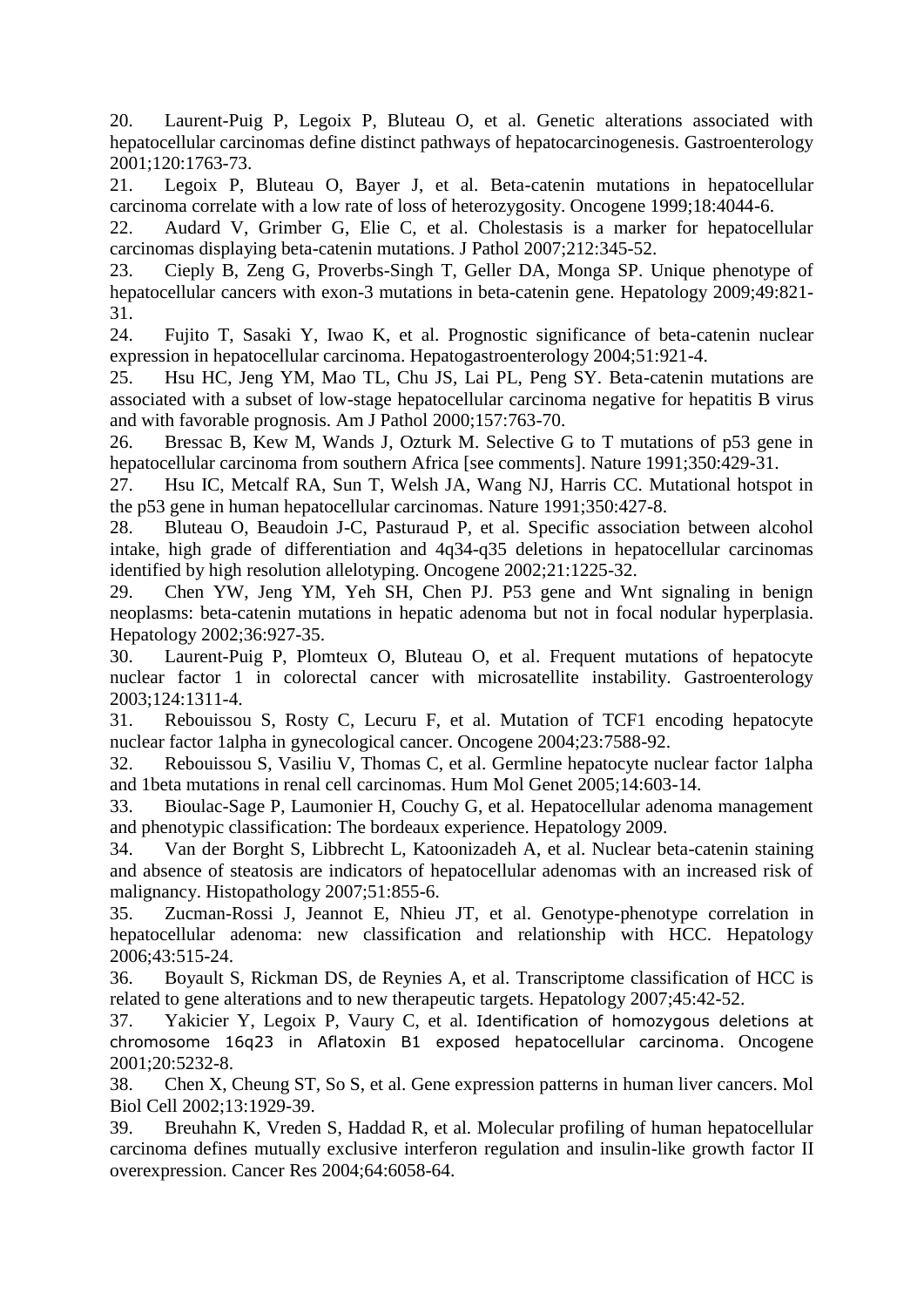40. Kaposi-Novak P, Lee JS, Gomez-Quiroz L, Coulouarn C, Factor VM, Thorgeirsson SS. Met-regulated expression signature defines a subset of human hepatocellular carcinomas with poor prognosis and aggressive phenotype. The Journal of clinical investigation 2006;116:1582-95.

41. Chiang DY, Villanueva A, Hoshida Y, et al. Focal gains of VEGFA and molecular classification of hepatocellular carcinoma. Cancer Res 2008;68:6779-88.

42. Coulouarn C, Factor VM, Thorgeirsson SS. Transforming growth factor-beta gene expression signature in mouse hepatocytes predicts clinical outcome in human cancer. Hepatology 2008;47:2059-67.

43. Yamashita T, Forgues M, Wang W, et al. EpCAM and alpha-fetoprotein expression defines novel prognostic subtypes of hepatocellular carcinoma. Cancer Res 2008;68:1451-61.

44. Hoshida Y, Villanueva A, Kobayashi M, et al. Gene expression in fixed tissues and outcome in hepatocellular carcinoma. N Engl J Med 2008;359:1995-2004.

45. Hoshida Y, Nijman SM, Kobayashi M, et al. Integrative transcriptome analysis reveals common molecular subclasses of human hepatocellular carcinoma. Cancer Res 2009;69:7385- 92.

46. Cullen BR. Transcription and processing of human microRNA precursors. Mol Cell 2004;16:861-5.

47. Ladeiro Y, Couchy G, Balabaud C, et al. MicroRNA profiling in hepatocellular tumors is associated with clinical features and oncogene/tumor suppressor gene mutations. Hepatology 2008;47:1955-63.

48. Murakami Y, Yasuda T, Saigo K, et al. Comprehensive analysis of microRNA expression patterns in hepatocellular carcinoma and non-tumorous tissues. Oncogene 2006;25:2537-45.

49. Kutay H, Bai S, Datta J, et al. Downregulation of miR-122 in the rodent and human hepatocellular carcinomas. J Cell Biochem 2006;99:671-8.

50. Meng F, Henson R, Wehbe-Janek H, Ghoshal K, Jacob ST, Patel T. MicroRNA-21 regulates expression of the PTEN tumor suppressor gene in human hepatocellular cancer. Gastroenterology 2007;133:647-58.

51. Gramantieri L, Ferracin M, Fornari F, et al. Cyclin G1 is a target of miR-122a, a microRNA frequently down-regulated in human hepatocellular carcinoma. Cancer Res 2007;67:6092-9.

52. Huang YS, Dai Y, Yu XF, et al. Microarray analysis of microRNA expression in hepatocellular carcinoma and non-tumorous tissues without viral hepatitis. J Gastroenterol Hepatol 2008;23:87-94.

53. Wang Y, Lee AT, Ma JZ, et al. Profiling microRNA expression in hepatocellular carcinoma reveals microRNA-224 up-regulation and apoptosis inhibitor-5 as a microRNA-224-specific target. J Biol Chem 2008;283:13205-15.

54. Jiang J, Gusev Y, Aderca I, et al. Association of MicroRNA expression in hepatocellular carcinomas with hepatitis infection, cirrhosis, and patient survival. Clin Cancer Res 2008;14:419-27.

55. Varnholt H, Drebber U, Schulze F, et al. MicroRNA gene expression profile of hepatitis C virus-associated hepatocellular carcinoma. Hepatology 2008;47:1223-32.

56. Connolly E, Melegari M, Landgraf P, et al. Elevated expression of the miR-17-92 polycistron and miR-21 in hepadnavirus-associated hepatocellular carcinoma contributes to the malignant phenotype. Am J Pathol 2008;173:856-64.

57. Budhu A, Jia HL, Forgues M, et al. Identification of metastasis-related microRNAs in hepatocellular carcinoma. Hepatology 2008;47:897-907.

58. Ji J, Shi J, Budhu A, et al. MicroRNA expression, survival, and response to interferon in liver cancer. N Engl J Med 2009;361:1437-47.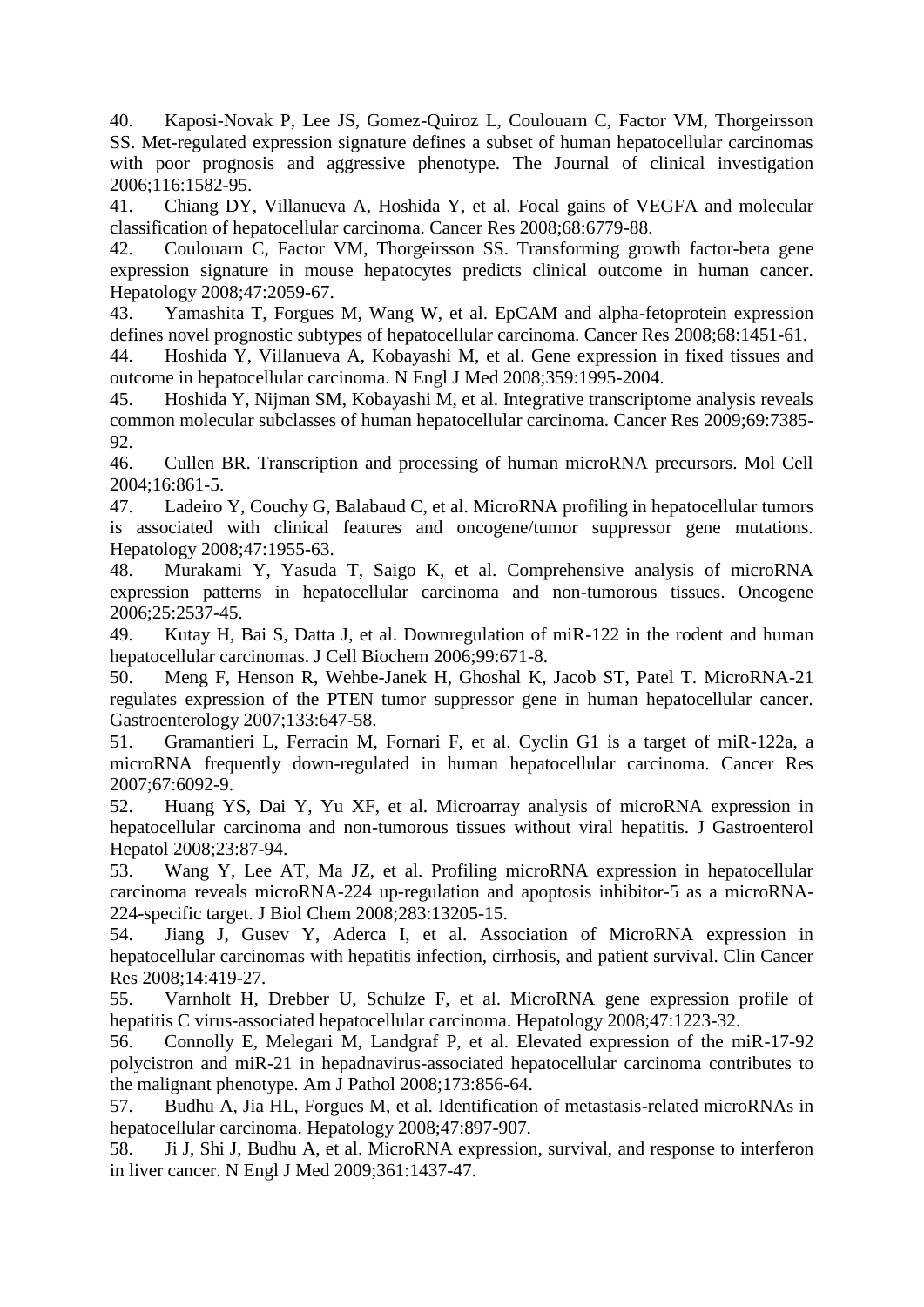59. Ji J, Yamashita T, Budhu A, et al. Identification of microRNA-181 by genome-wide screening as a critical player in EpCAM-positive hepatic cancer stem cells. Hepatology 2009;50:472-80.

60. Ura S, Honda M, Yamashita T, et al. Differential microRNA expression between hepatitis B and hepatitis C leading disease progression to hepatocellular carcinoma. Hepatology 2009;49:1098-112.

61. Huang XH, Wang Q, Chen JS, et al. Bead-based microarray analysis of microRNA expression in hepatocellular carcinoma: miR-338 is downregulated. Hepatol Res 2009;39:786-94.

62. Su H, Yang JR, Xu T, et al. MicroRNA-101, down-regulated in hepatocellular carcinoma, promotes apoptosis and suppresses tumorigenicity. Cancer Res 2009;69:1135-42.

63. Coulouarn C, Factor VM, Andersen JB, Durkin ME, Thorgeirsson SS. Loss of miR-122 expression in liver cancer correlates with suppression of the hepatic phenotype and gain of metastatic properties. Oncogene 2009;28:3526-36.

64. Huang H, Fujii H, Sankila A, et al. Beta-catenin mutations are frequent in human hepatocellular carcinomas associated with hepatitis C virus infection. Am J Pathol 1999;155:1795-801.

65. Taniguchi K, Roberts LR, Aderca IN, et al. Mutational spectrum of beta-catenin, AXIN1, and AXIN2 in hepatocellular carcinomas and hepatoblastomas. Oncogene 2002;21:4863-71.

66. Terris B, Pineau P, Bregeaud L, et al. Close correlation between beta-catenin gene alterations and nuclear accumulation of the protein in human hepatocellular carcinomas. Oncogene 1999;18:6583-8.

67. Wong CM, Fan ST, Ng IO. beta-Catenin mutation and overexpression in hepatocellular carcinoma: clinicopathologic and prognostic significance. Cancer 2001;92:136- 45.

68. Challen C, Guo K, Collier JD, Cavanagh D, Bassendine MF. Infrequent point mutations in codons 12 and 61 of ras oncogenes in human hepatocellular carcinomas. J Hepatol 1992;14:342-6.

69. Leon M, Kew MC. Analysis of ras gene mutations in hepatocellular carcinoma in southern African blacks. Anticancer Res 1995;15:859-61.

70. Takada S, Koike K. Activated N-ras gene was found in human hepatoma tissue but only in a small fraction of the tumor cells. Oncogene 1989;4:189-93.

71. Tsuda H, Hirohashi S, Shimosato Y, Ino Y, Yoshida T, Terada M. Low incidence of point mutation of c-Ki-ras and N-ras oncogenes in human hepatocellular carcinoma. Jpn J Cancer Res 1989;80:196-9.

72. Weihrauch M, Benicke M, Lehnert G, Wittekind C, Wrbitzky R, Tannapfel A. Frequent k- ras -2 mutations and p16(INK4A)methylation in hepatocellular carcinomas in workers exposed to vinyl chloride. Br J Cancer 2001;84:982-9.

73. Lee JW, Soung YH, Kim SY, et al. PIK3CA gene is frequently mutated in breast carcinomas and hepatocellular carcinomas. Oncogene 2005;24:1477-80.

74. Tanaka Y, Kanai F, Tada M, et al. Absence of PIK3CA hotspot mutations in hepatocellular carcinoma in Japanese patients. Oncogene 2006;25:2950-2.

75. Park WS, Dong SM, Kim SY, et al. Somatic mutations in the kinase domain of the Met/hepatocyte growth factor receptor gene in childhood hepatocellular carcinomas. Cancer Res 1999;59:307-10.

76. Yang DH, Huang W, Cui J, et al. The relationship between point mutation and abnormal expression of c-fms oncogene in hepatocellular carcinoma. Hepatobiliary Pancreat Dis Int 2004;3:86-9.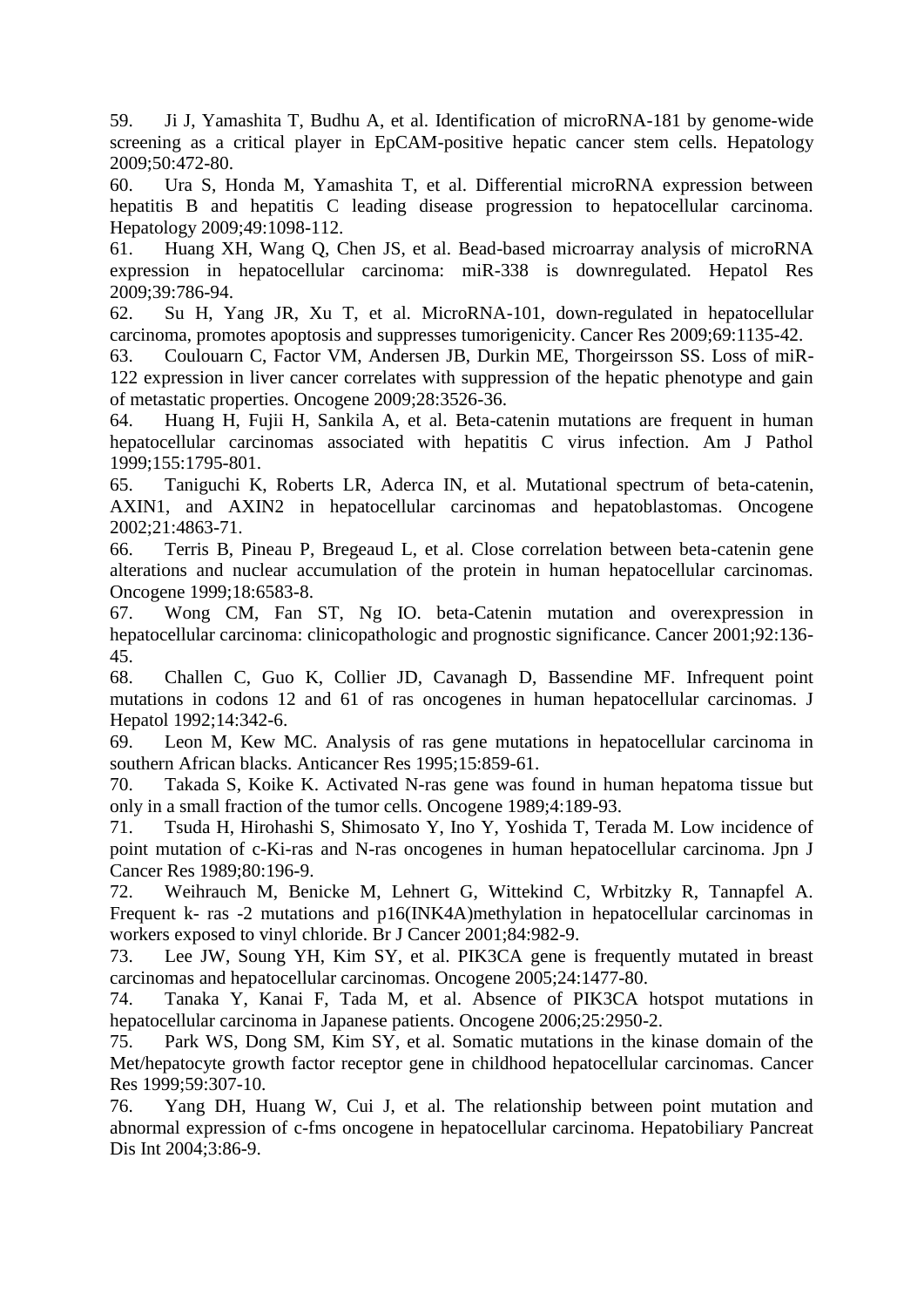77. Hayashi H, Sugio K, Matsumata T, Adachi E, Takenaka K, Sugimachi K. The clinical significance of p53 gene mutation in hepatocellular carcinomas from Japan. Hepatology 1995;22:1702-7.

78. Honda K, Sbisa E, Tullo A, et al. p53 mutation is a poor prognostic indicator for survival in patients with hepatocellular carcinoma undergoing surgical tumour ablation. Br J Cancer 1998;77:776-82.

79. Hussain SP, Schwank J, Staib F, Wang XW, Harris CC. TP53 mutations and hepatocellular carcinoma: insights into the etiology and pathogenesis of liver cancer. Oncogene 2007;26:2166-76.

80. Chen TC, Hsieh LL, Kuo TT, et al. p16INK4 gene mutation and allelic loss of chromosome 9p21-22 in Taiwanese hepatocellular carcinoma. Anticancer Res 2000;20:1621- 6.

81. Kita R, Nishida N, Fukuda Y, et al. Infrequent alterations of the p16INK4A gene in liver cancer. Int J Cancer 1996;67:176-80.

82. Liew CT, Li HM, Lo KW, et al. High frequency of p16INK4A gene alterations in hepatocellular carcinoma. Oncogene 1999;18:789-95.

83. Ishizaki Y, Ikeda S, Fujimori M, et al. Immunohistochemical analysis and mutational analyses of beta-catenin, Axin family and APC genes in hepatocellular carcinomas. Int J Oncol 2004;24:1077-83.

84. Kim YD, Park CH, Kim HS, et al. Genetic alterations of Wnt signaling pathwayassociated genes in hepatocellular carcinoma. J Gastroenterol Hepatol 2008;23:110-8.

85. Park JY, Park WS, Nam SW, et al. Mutations of beta-catenin and AXIN I genes are a late event in human hepatocellular carcinogenesis. Liver Int 2005;25:70-6.

86. Satoh S, Daigo Y, Furukawa Y, et al. AXIN1 mutations in hepatocellular carcinomas, and growth suppression in cancer cells by virus-mediated transfer of AXIN1. Nat Genet 2000;24:245-50.

87. Zucman-Rossi J, Benhamouche S, Godard C, et al. Differential effects of inactivated Axin1 and activated beta-catenin mutations in human hepatocellular carcinomas. Oncogene 2007;26:774-80.

88. Zhang X, Xu HJ, Murakami Y, et al. Deletions of chromosome 13q, mutations in Retinoblastoma 1, and retinoblastoma protein state in human hepatocellular carcinoma. Cancer Res 1994;54:4177-82.

89. Kawate S, Takenoshita S, Ohwada S, et al. Mutation analysis of transforming growth factor beta type II receptor, Smad2, and Smad4 in hepatocellular carcinoma. Int J Oncol 1999;14:127-31.

90. Yakicier MC, Irmak MB, Romano A, Kew M, Ozturk M. Smad2 and Smad4 gene mutations in hepatocellular carcinoma. Oncogene 1999;18:4879-83.

91. Bae JJ, Rho JW, Lee TJ, et al. Loss of heterozygosity on chromosome 10q23 and mutation of the phosphatase and tensin homolog deleted from chromosome 10 tumor suppressor gene in Korean hepatocellular carcinoma patients. Oncol Rep 2007;18:1007-13.

92. Fujiwara Y, Hoon DS, Yamada T, et al. PTEN / MMAC1 mutation and frequent loss of heterozygosity identified in chromosome 10q in a subset of hepatocellular carcinomas. Jpn J Cancer Res 2000;91:287-92.

93. Kawamura N, Nagai H, Bando K, et al. PTEN/MMAC1 mutations in hepatocellular carcinomas: somatic inactivation of both alleles in tumors. Jpn J Cancer Res 1999;90:413-8.

94. Yao YJ, Ping XL, Zhang H, et al. PTEN/MMAC1 mutations in hepatocellular carcinomas. Oncogene 1999;18:3181-5.

95. De Souza AT, Hankins GR, Washington MK, Orton TC, Jirtle RL. M6P/IGF2R gene is mutated in human hepatocellular carcinomas with loss of heterozygosity. Nat Genet 1995;11:447-9.